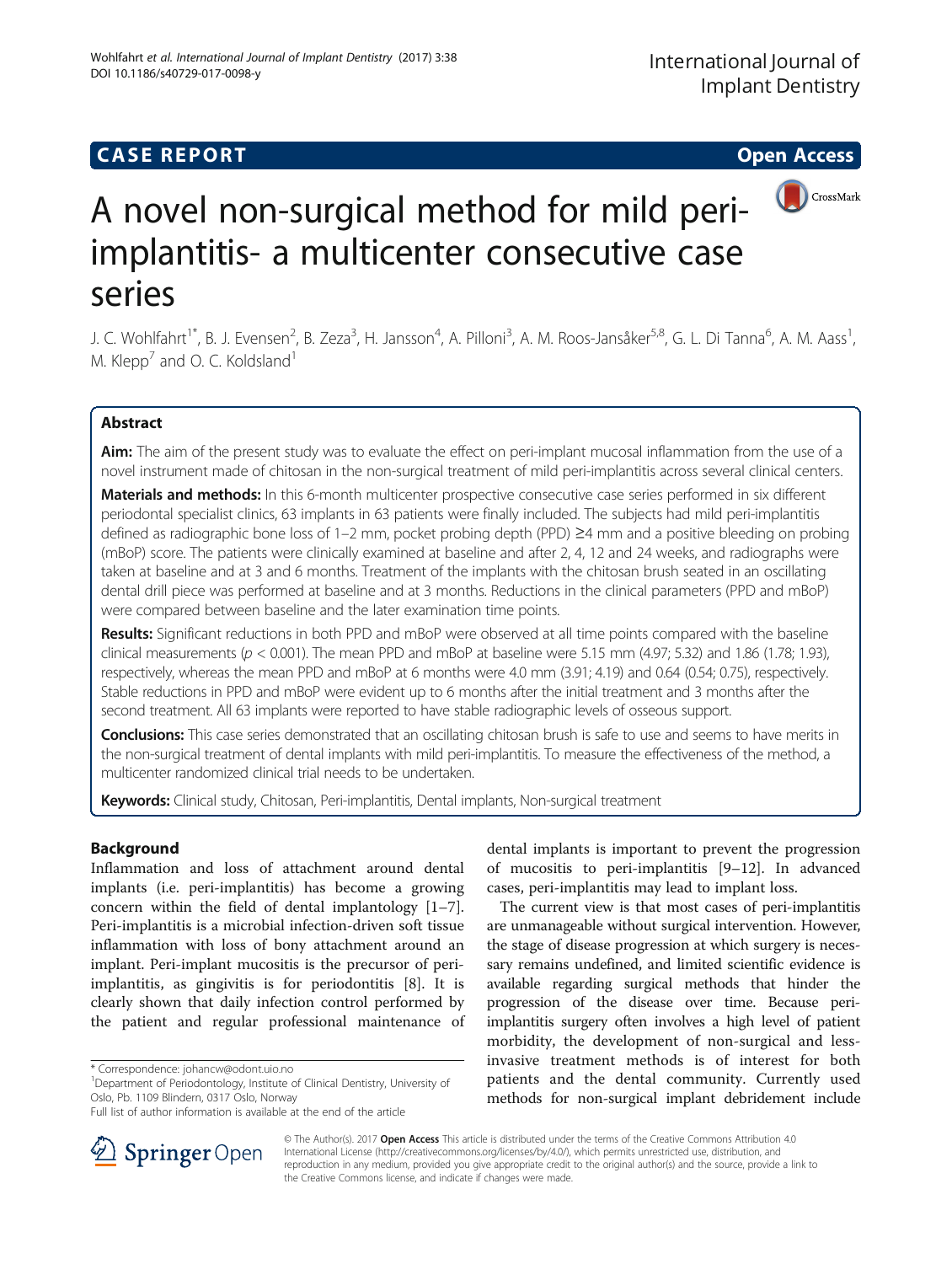titanium curettes, plastic or carbon fibre curettes, ultrasound, air-polishing and lasers. No particular nonsurgical treatment for peri-implantitis resulting in superior outcomes is however supported by sufficient scientific evidence [[13, 14](#page-6-0)]. Furthermore, some procedures have been suggested to cause more problems rather than improving peri-implant health [[15](#page-6-0)]. The crux is to intervene and to treat the inflammation without causing further problems that may contribute to the progression of peri-implant attachment loss. For example, leaving remnants of an instrument could cause a foreign body reaction, which may accelerate disease progression and attachment loss [[16\]](#page-6-0). Similarly, using an ultrasonic steel tip may induce damage to the titanium surface whereas a nylon tip may result in melted material remnants on the implant surface [[17\]](#page-6-0). In a recent study by Eger et al. [[15\]](#page-6-0), it was reported that debridement of titanium surfaces with an ultrasonic device may release titanium particles that was shown to induce a pronounced inflammatory response which caused osteoclastogenesis. The use of ultrasonic devices on titanium surfaces may thus aggravate peri-implantitis rather than resolve the situation.

A number of other studies also report that leaving fragments of the instrument on the implant surface or scratching the surface may impede optimal peri-implant healing [\[17](#page-6-0)–[20\]](#page-6-0).

Chitosan is a marine biopolymer which is based on chitin derived from the shells of marine crustaceans. The material has been approved for use in surgical bandages, as a haemostatic agent and as a dietary supplement in a wide range of nutritional and health products. Chitosan has also been documented to be non-allergenic and may exhibit anti-inflammatory properties. The material is demonstrated to be completely biocompatible which also recently was verified in an animal experimental study [[21](#page-6-0)]. In a pilot randomized split mouth clinical trial including 11 patients with mucositis, it was demonstrated that debridement with a chitosan device or titanium curettes lead to significant reduction in peri-implant mucositis. A better reduction in parameters of inflammation was however seen at 4 weeks at the implants treated with the chitosan device as compared with titanium curettes (Wohlfahrt et al. submitted for publication).

In the present study, the aim was to evaluate the effect on implant mucosal inflammation from the use of a novel instrument made of chitosan in the non-surgical treatment of mild peri-implantitis across several clinical centers.

## Case presentation

#### Materials and methods

A 6-month multicenter prospective consecutive case series was performed in six different periodontal specialist clinics in Norway, Sweden and Italy.

Ethical approval was provided by the regional ethical review boards of each center (Norway: 2014/852/REK sør-øst; Italy: Sapienza 2011/15, 3547; and Sweden: EPN Lund 2014/695.) Fifteen patients at each center were planned to be included in the study. Patient screening, inclusions and all clinical examinations were performed by board-certified specialists in periodontology. Subjects were included in the study if they had at least one implant that had been in function for more than 12 months and had been diagnosed with mild periimplantitis defined as 1–2-mm bone loss, pocket probing depth (PPD) ≥4 mm and a positive bleeding on probing score. Patients diagnosed with periodontitis were required to be finished with active periodontal treatment prior to inclusion in the study. All six surfaces of the included implants were free of supragingival visible plaque. Patients were required to have a total plaque score (dichotomous scoring) below 20% prior to inclusion, and baseline measurements were performed after careful oral hygiene instruction on an individual, asneeded basis. Radiographs were taken at baseline and at the 6 months evaluation. Endodontic lesions and dental decay should have been treated prior to inclusion. Clinical examinations were performed at baseline and at 2, 4, 12 and 24 weeks after baseline using a 0.20-N (20-g) defined force periodontal probe (University of North Carolina, DB764R, AESCULAP, B Braun Germany). PPD and mBoP was recorded at six sites per implant. Bleeding on probing (mBoP) was recorded using a 3-graded index 30 s after probing as follows: A score of 0 represented no bleeding, 1 represented isolated minimal bleeding spots, 2 represented blood forming a confluent red line on the margin and 3 represented heavy or profuse bleeding [[22](#page-6-0)]. The clinical protocol also included scoring of the height of the gingival margin relative to the crown margin.

All patient-related information and clinical recordings were recorded in a web-based clinical research form (VieDoc version 3.24, PCG solutions, Uppsala, Sweden).

Patients under 18 years of age; current smokers; patients who had undergone radiotherapy in the head and neck region, chemotherapy or systemic long-term corticosteroid treatment; patients who were pregnant or nursing; patients receiving medications known to induce gingival hyperplasia; patients with uncontrolled diabetes (HbA1c >6.5); patients who had taken systemic antibiotics less than 6 months prior to baseline; patients receiving bisphosphonate treatment; and patients with prosthetic factors that prevented clinical measurements were excluded from participation in the study. Implants with technical complications, such as loose supraconstructions, cement remnants, ill-fitted crowns with poor marginal contour or any type of prosthetic complication that according to the examiner, would be a local contributing factor to inflammation, were also excluded.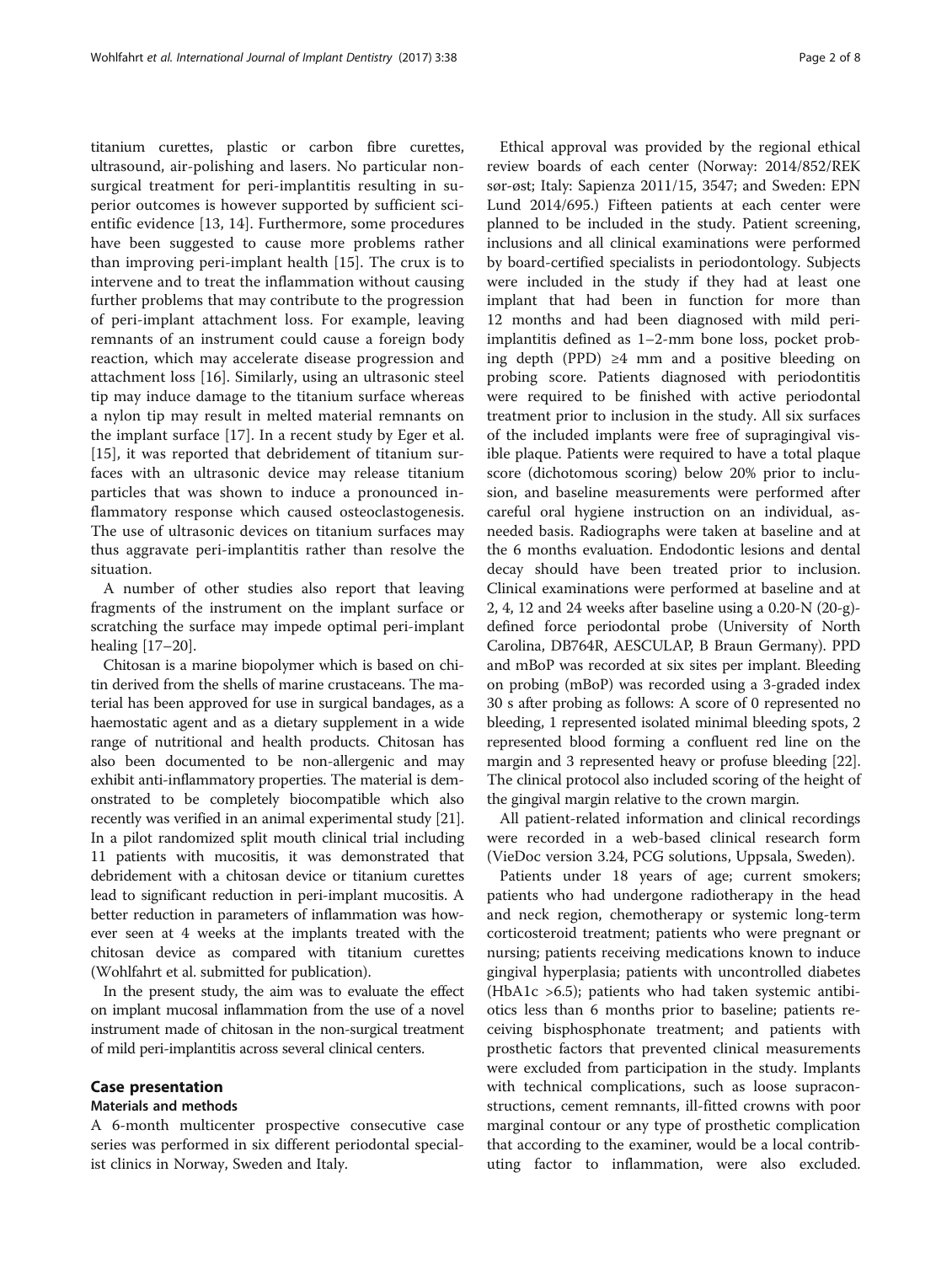Implants that were previously treated surgically for periimplantitis and implants with overcontoured supraconstructions obstructing access for debridement and clinical measurements of more than three surfaces were also excluded. Before agreeing to participate in this study, all patients were provided with sufficient information via a patient information sheet and a consent form, which was signed prior to final inclusion.

After clinical recordings, the implant pockets were debrided with a chitosan brush (LBC, BioClean®, LABRIDA AS, Oslo, Norway) seated in an oscillating dental drill piece (ER10M, TEQ-Y, NSK Inc., Kanuma Tochigi, Japan) for 3 min and then irrigated with sterile saline (Fig. 1). The initial debridement was performed with local anaesthesia as needed. A second debridement with the chitosan brush was performed after 3 months.

#### Statistical analysis

The power calculation was based on data from a pilot clinical study evaluating the same test device performed at the Department of Periodontology, University of Oslo, in 2014. Descriptive statistics were presented for



Fig. 1 A chitosan brush (LBC, BioClean®, LABRIDA AS) seated in an oscillating dental handpiece

continuous variables (median and interquartile range), and proportions were presented for categorical variables.

Mann-Whitney rank sum tests were used to compare changes in the clinical parameters between baseline and subsequent time points. To assess the hierarchical structure of the data (center > patient > site), a linear mixed model using the restricted maximum likelihood method (multilevel logistic models for binary outcomes) was constructed to analyse the PPD, mBoP and suppuration, adjusting for factors such as age, gender and past smoke exposure.

All statistical analyses were performed using Sigma Plot v 13.0 (Systat Software, Inc., San Jose, CA) and Stata 14 (StataCorp, College Station, TX, USA) statistical software.

## Results

In total, 63 implants in 63 patients were ultimately included in the analysis. Demographic information is presented in Tables 1 and [2.](#page-3-0)

Significant reductions in both PPD and mBoP were seen at all time points relative to the baseline clinical measurements ( $p < 0.001$ ) in both the unadjusted and adjusted models including age, gender and past smoking experience (Figs. [2](#page-3-0) and [3](#page-3-0)). Stable reductions in PPD and mBoP were observed after 2 weeks and up to 6 months after the initial treatment. The hypothesis of no difference in PPD values between week 2 and week 4 ( $p = 0.1429$ ) could not be rejected, but from week 4 until 3 and 6 months, statistically significant reductions with  $p$  values of 0.007 and 0.0295, respectively, were detected. A relevant cluster effect at the center level was identified with variation around the center intercepts of 0.267 and 0.117 and remaining variances of 0.432 and 0.46 for PPD and mBoP, respectively.

The mean PPD and mBoP at baseline were 5.15 mm (4.97; 5.32) and 1.86 (1.78; 1.93), respectively, whereas the

|  | Table 1 Demographics |  |
|--|----------------------|--|
|--|----------------------|--|

| Variable             | Number (%)        | SD   | Range (min; max) |
|----------------------|-------------------|------|------------------|
| Gender (female/male) | 45/18 (71.4/28.6) |      |                  |
| Age                  | 58.4              | 14.4 | 23; 85           |
| Former smokers       | 39 (62.1)         |      |                  |
| Implant age          | 8.9               | 6.9  | 1.5; 30          |
| Implant brand        |                   |      |                  |
| <b>ASTRA</b>         | 12 (19.0)         |      |                  |
| <b>NOBEL</b>         | 27 (42.9)         |      |                  |
| Straumann            | 7(11.1)           |      |                  |
| Sweden and Martina   | 2(3.2)            |      |                  |
| <b>TMI</b>           | 2(3.2)            |      |                  |
| Implandent           | 1(1.6)            |      |                  |
| Friadent             | 1(1.6)            |      |                  |
| Unknown              | 11 (17.5)         |      |                  |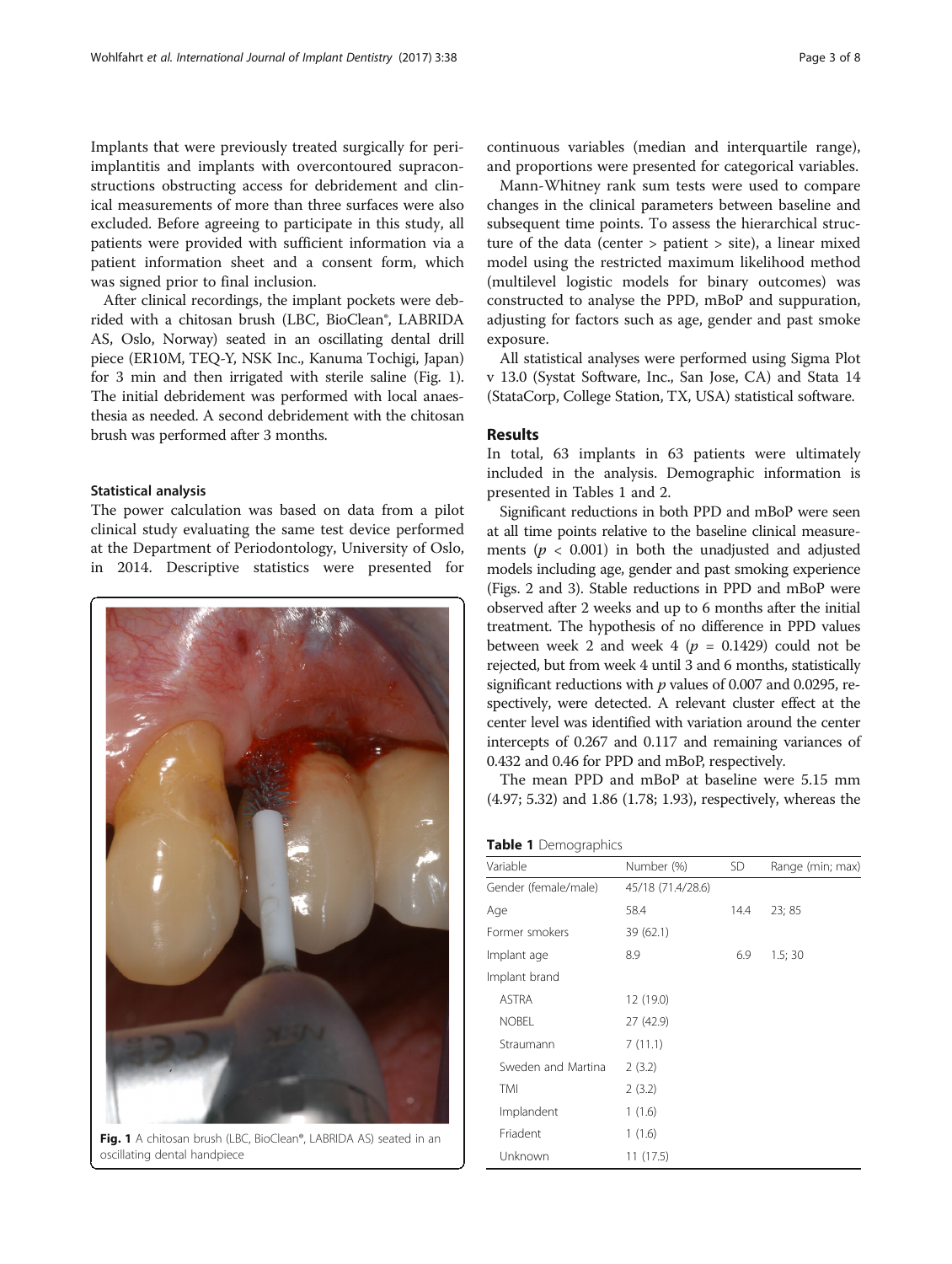| Center             | Oslo           | Jonkoping         | Rome          | Stavanger     | Kristianstad  | Tonsberg          | Total         |
|--------------------|----------------|-------------------|---------------|---------------|---------------|-------------------|---------------|
| Number of patients | 12             | 11                | 12            | 3             |               | 14                | 63            |
| Gender (f)         | 9              | 5                 | 11            | 2             | 6             | 12                | 45            |
| Age                | $60(26 - 85)$  | $60(23 - 73)$     | $55(29 - 77)$ | $49(41 - 55)$ | $61(36 - 73)$ | $57(26 - 82)$     | $63(26 - 85)$ |
| Implant age        | $12(2.3 - 30)$ | $6.2(1.5 - 21.3)$ | $10(2 - 21)$  | $11(7.9-17)$  | $8(1.5-23)$   | $5.5(2.3 - 10.3)$ | $8.7(1.5-30)$ |
| Tooth loss         |                |                   |               |               |               |                   |               |
| Agenesis           |                |                   |               |               |               | $\Omega$          | 6             |
| Caries             | 2              | ζ                 | Β             | $\Omega$      | $\Omega$      |                   | 9             |
| Endodontics        | 0              | 0                 | $\Omega$      | $\Omega$      |               |                   |               |
| Periodontitis      | 4              | $\Omega$          | 4             |               | 3             |                   | 13            |
| Trauma             |                |                   | 3             |               |               | 0                 | 8             |
| Other              |                |                   |               | 0             |               | 10                | 25            |

<span id="page-3-0"></span>Table 2 Demographics by center

mean PPD and mBoP at 6 months were 4.0 mm (3.91; 4.19) and 0.64 (0.54; 0.75), respectively (Figs. 2 and 3).

A mBoP index of 1 or more and PPD ≥4 mm was recorded at 35% of the sites at the final examination. At the baseline examination, PPD ≥6 mm was recorded at 31.25% (25.53; 37.59) of the sites and 17.02% (8.14; 31.35) of the implants. These numbers were reduced to 13.25% (9.31; 18.43) of the sites and 4.35% (0.76; 16.04) of the implants at the terminal examination (Fig. [4](#page-4-0)).

At the baseline visit, a mBoP index of 2 or 3 was recorded at 73.14% (67.01; 78.52) of the included sites, while this number was reduced to 28.9% (16.3; 27.1) at the final evaluation (Fig. [5\)](#page-4-0).

Statistical difference in the level of the mucosal margin was recorded between baseline and all the later time points. No further change was seen after 4 weeks (Table [3\)](#page-5-0).

During this study, all 63 implants were reported to have stable radiographic levels of osseous support as



## **Discussion**

Identifying peri-implant disease at an early stage and promptly treating the inflammatory condition is crucial to prevent the progression of peri-implant bone loss and ensure long-term implant survival [[23](#page-6-0)–[25](#page-6-0)]. After completion of active treatment and when the condition is controlled, supportive peri-implant therapy will reduce the risk of disease re-occurrence [[9\]](#page-6-0). A number of scientific reports on various methods for non-surgical periimplant therapy have been presented, but limited and short-term effects have been reported [[26, 27](#page-6-0)]. Instruments for the removal of submucosal microbial deposits from implant surfaces should obviously be effective without causing damage to the implant. However, clinical devices specifically designed for this purpose are



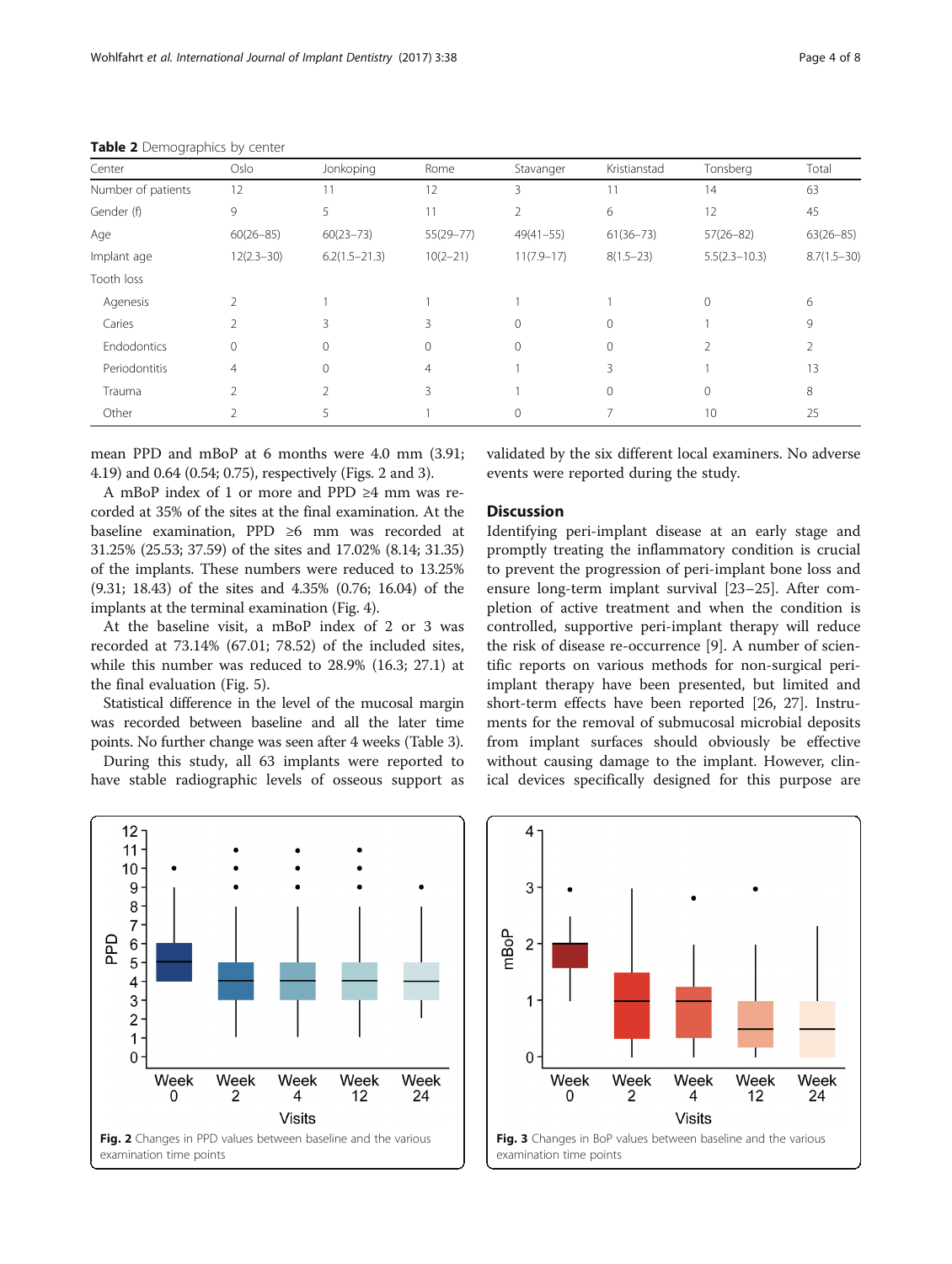scarce, and the effectiveness and safety of most such devices have rarely been scientifically validated [\[28](#page-6-0)]. In a review paper by Schwarz et al. [[29\]](#page-6-0), it was reported that mechanical debridement with, e.g. carbon fibre, titanium or plastic curettes combined with measures of oral hygiene, was effective in the management of peri-implant mucositis and that alternative or adjunctive measures such as lasers, ultrasonic devices or air abrasives with glycine powder may improve the efficacy of the treatment of sites with peri-implantitis. The same group of researchers also performed a systematic review on studies evaluating air-polishing with glycine powder of implants with peri-implantitis and reported that this method may lead to improved reduction in parameters of inflammation as compared to mechanical debridement combined with antiseptic therapy [[30\]](#page-6-0). Chitosan is a completely biocompatible biopolymer which also has been demonstrated to be bacteriostatic and exhibit antiinflammatory properties [[31](#page-6-0)–[33](#page-7-0)]. A recent in vitro

Fig. 4 Percentages of sites with PPD 1–3, 4–5 and  $\geq$ 6 mm by

 $\overline{2}$ 

weeks

visit ( $p < 0.0001$ )

**Baseline** 

<span id="page-4-0"></span>100% 90% 80% 70% 60% 50% 40% 30% 20% 10% 0%



experimental study demonstrated that chitosan inhibits the growth of the periodontal pathogens Porphyromonas gingivalis and Aggregatibacter actinomycetemcomitans and exerts an anti-inflammatory effect by reducing the levels of prostaglandin E-2 (PGE<sub>2</sub>) [[34](#page-7-0)]. From these perspectives, chitosan may be considered a potential candidate to be used in a device for implant debridement.

In the present study, significant reductions were observed in the clinical parameters of peri-implant inflammation at 2, 4, 12 and 24 weeks relative to baseline after debridement with the chitosan brush seated in an oscillating dental drill piece. No progression in radiographic bone loss was reported at any of the implants at the final evaluation, and the method was thus judged safe to use in cases with mild peri-implantitis.

In comparison, a randomized clinical trial by Sahm et al. [[35\]](#page-7-0) compared amino acid glycine powder versus mechanical debridement using carbon curettes and antiseptic therapy with chlorhexidine digluconate. At the 6-month final evaluation, PPD reductions of 0.6 and 0.5 mm, respectively, were reported. Similarly, Renvert et al. [\[36\]](#page-7-0) performed a randomized clinical trial comparing an air-abrasive device and an Er:yttrium aluminium garnet (YAG) laser in the non-surgical treatment of peri-implantitis and reported mean PPD reductions of 0.9 and 0.8 mm, respectively, in the two groups. In the present study, a mean PPD reduction of 1.1 mm was determined at the final evaluation at 6 months which is comparable to findings reported in other studies.

A study by Riben-Grundstrom and co-workers [[37](#page-7-0)] compared the use of glycine powder air-polishing and the ultrasonic treatment of peri-implant mucositis and utilized inclusion criteria comparable to those used in the present study for mild peri-implantitis. The inclusion criteria were (1) the presence of one or more sites diagnosed with peri-implant mucositis. The diagnostic criteria used were a probing depth ≥4 mm combined with bleeding with or without suppuration and (2) bone loss ≤2 mm assessed from the implant shoulder subsequent to the bone healing and remodelling process. They used dichotomous values for BoP and observed reductions of 27% in the air-polishing group and 31% in the ultrasonic group after 6 months.

When pooling the index scores to dichotomous values in the present study, the mBoP score was found to have decreased from 2 or 3 to 0 or 1 in 55% of the samples. Although the complete absence of inflammation was difficult to achieve in most implants, significant and stable reductions in the parameters of inflammation were demonstrated in most sites up to 6 months after treatment with the chitosan brush. Nicotine interferes with the bleeding response in soft tissues and may, consequently, lead to false negatives for the BoP; therefore, to avoid positively skewing the results due to smoking, we

 $-6+ -4-5 - 1-3$ 

4

weeks weeks

24

weeks

12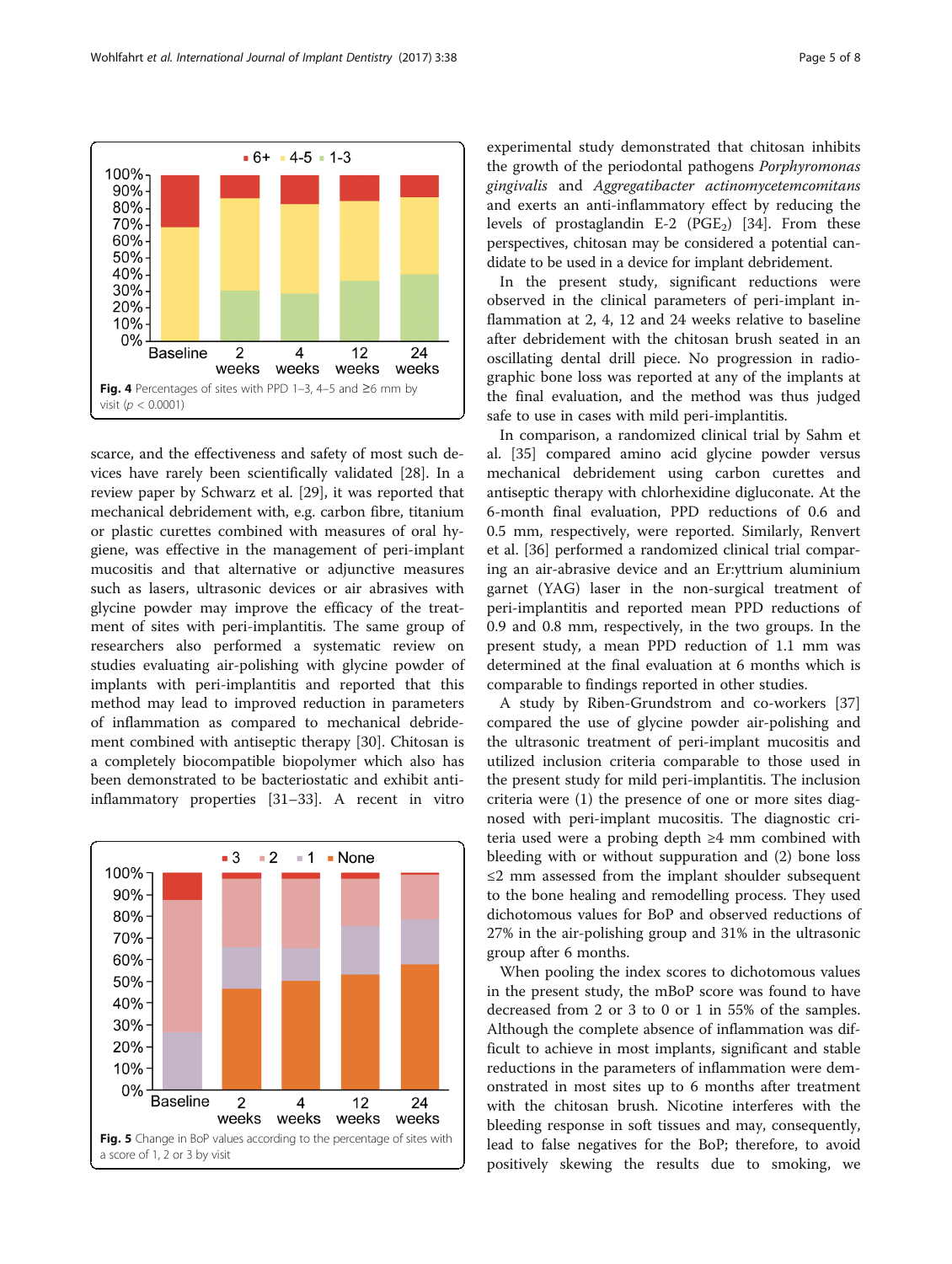|                             | Baseline<br>$n = 306$ | 2 weeks<br>$n = 272$ | 4 weeks<br>$n = 267$ | 12 weeks<br>$n = 282$ | 24 weeks<br>$n = 294$ | $\overline{P}$ |
|-----------------------------|-----------------------|----------------------|----------------------|-----------------------|-----------------------|----------------|
| Subgingival crown margins   | 283 (92.5%)           | 224 (82.4%)          | 224 (83.9%)          | 239 (84.8%)           | 248 (84,4%)           |                |
| Supragingival crown margins | 23 (7.5%)             | 48(17.6%)            | 43 (16.1%)           | 43 (15.2%)            | 46 (15.6%)            |                |
| Baseline to 2 weeks         |                       |                      |                      |                       |                       | < 0.001        |
| Baseline to 4 weeks         |                       |                      |                      |                       |                       | 0.024          |
| Baseline to 12 weeks        |                       |                      |                      |                       |                       | 0.003          |
| Baseline to 24 weeks        |                       |                      |                      |                       |                       | 0.002          |
| 4 to 12 weeks               |                       |                      |                      |                       |                       | 0.668          |
| 12 to 24 weeks              |                       |                      |                      |                       |                       | 0.895          |

<span id="page-5-0"></span>Table 3 Level of crown margin at the different time points

decided to exclude current smokers from this study. According to the literature, bleeding on probing has low sensitivity as a predictor for active peri-implant disease because of the high frequency of false-positive responses, but it has a high level of specificity as no bleeding on probing indicates peri-implant health [[38\]](#page-7-0). Due to the absence of perpendicular periodontal fibres in dental implants, a lighter probing force should be used than when probing the gingival crevice in teeth. Similarly, the standardization of the examiners' technique is critical [[39\]](#page-7-0). A pressure-sensitive periodontal probe was used to record PPD and mBoP. We also used a 3-graded bleeding index to further distinguish between true disease and bleeding from the base of the pocket as the result of excessive pressure and rupture of the junctional epithelium. Scores of 1 and 0 and scores of 2 and 3 were pooled to create a more rigid, dichotomous score. This strengthens the positive results because significant differences were obtained when both the graded and dichotomous BoP scores were analysed. However, previous smokers were included but the outcomes in this patient group did not differ from finding in never smokers. Similarly, patients taking anticoagulants were excluded to avoid false-positive bleeding scores because of the increased bleeding response caused by the medication. Salvi and co-workers [\[40\]](#page-7-0) studied the reduction in experimental peri-implant mucositis and revealed that 3 weeks of reinstituted plaque control did not yield preexperimental levels of peri-implant health. While infection control was carefully installed prior to baseline, and the included implants were plaque free, we found significant reductions in the parameters of inflammation as early as 2 weeks after treatment with the chitosan brush. These results were stable up to 6 months after treatment, indicating a fast and stable response. More of the crown margins were exposed 2 weeks after debridement with the brush and the levels were thereafter stable. The more apical position the crown margins is most probably related to reduction in the soft tissue oedema from the inflammation.

The chitosan brush used in this study is made of a material that is soft with the aim to make a device optimized for removal of the biofilm within the implant threads. The soft bristles on the contrary make the device suboptimal for removal of hard deposits, such as calculus and cement remnants. It has been reported that such cement remnants are a common finding around dental implants [\[41\]](#page-7-0), and in hindsight, it would have been beneficial for the analysis to record this. We did not record or analyse on cement- or screw-retained supraconstructions, and it may well be that some of the implants with cement-retained crowns and bridges had subgingival and non-visible cement remnants contributing to the mucosal inflammation. It can thus be hypothesized that combining the brush with an instrument for the removal of potential hard deposits would have yielded even better results. One such instrument for surgical use on titanium surfaces is a rotating titanium brush. The disadvantage with such a rigid metal brush is that the metal bristles may potentially cause injure to the mucosa if used non-surgically. Once active periimplantitis treatment is finished with a positive response verified and the long-term and regular supportive treatment phase initiated, it could be argued that avoiding instruments that may damage the implant surface is preferable [[15\]](#page-6-0). The consecutive case series presented here does only show the potential merits of a chitosan brush on reducing peri-implant mucosal inflammation. No control group was included in this study, and to test the clinical efficacy of this novel device in the nonsurgical treatment of peri-implantitis, a randomized clinical trial will be required. It is also important with a long-term follow-up to study if the use of this novel device will prevent progression of peri-implant bone loss over time, potentially causing implant loss.

## Conclusions

In this multicenter case series of implants affected by mild peri-implantitis, significant reductions in the clinical parameters of inflammation were demonstrated at all time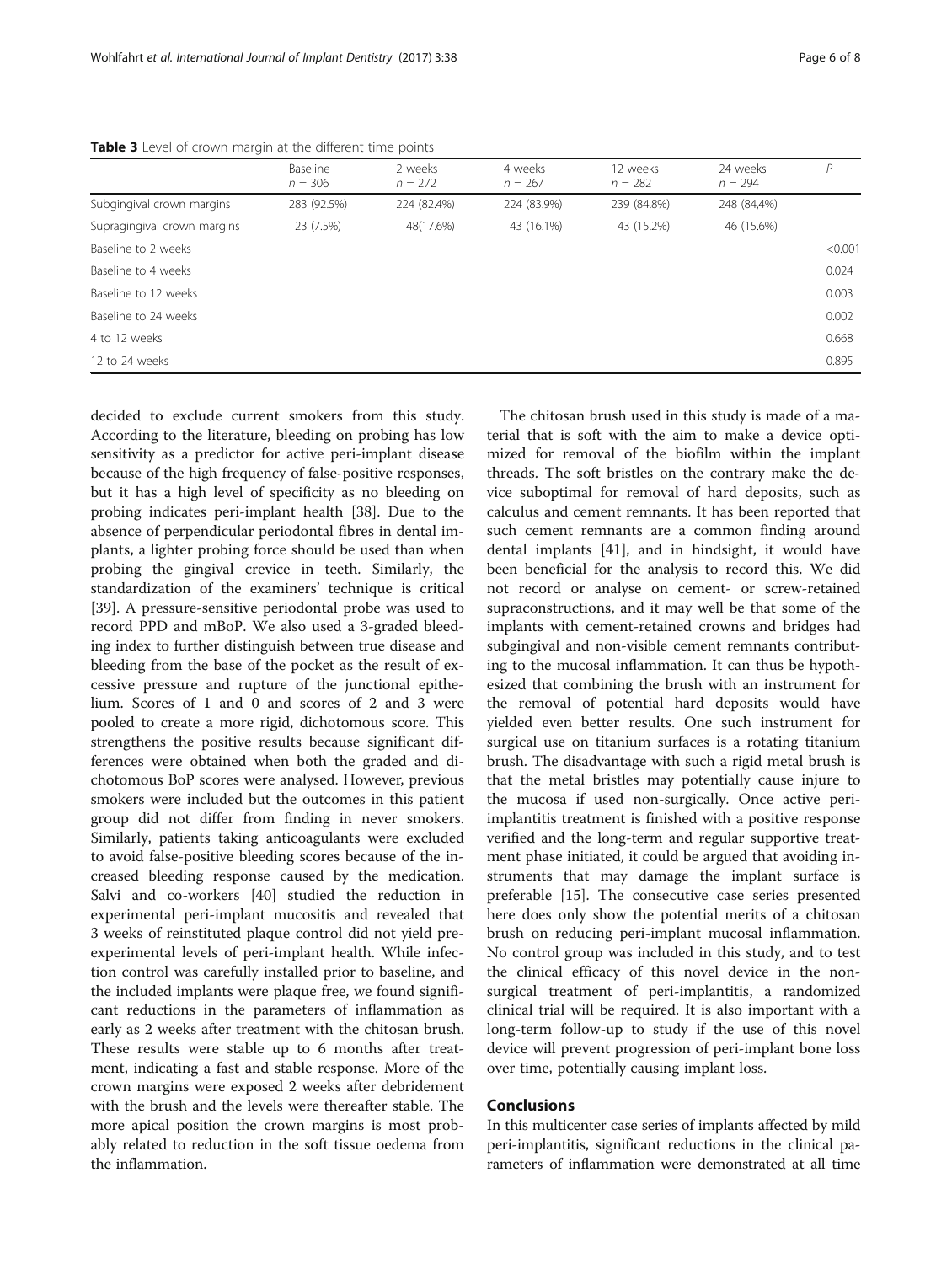<span id="page-6-0"></span>points after the initial treatment with a chitosan brush. The use of an oscillating chitosan device appears to be safe and has potential merits for the treatment of mild peri-implantitis and for the maintenance of dental implants. To measure the effectiveness of the method, a multicenter randomized clinical trial needs to be undertaken.

#### Funding

This study was funded by a grant from the Norwegian Research Council FORNY Study number 234524. A short case series reporting on the results from one of the centers (Sapienza) has been accepted for publication in Minerva Stomatologica.

#### Authors' contributions

JCW, BJE, BZ, HJ, AP, AMR-J, AMA, MK and OCK participated in the design and undertaking of the study as well as drafting of the manuscript. GLDT carried out the statistics section and drafting of the manuscript. All authors read and approved the final manuscript.

#### Competing interests

J.C. Wohlfahrt is the inventor and patent holder of BioClean and is a shareholder in LABRIDA AS. B.J. Evensen, B. Zeza, H. Jansson, A. Pilloni, A.M. Roos-Jansåker, G.L. Di Tanna, A.M. Aass, M. Klepp and O.C. Koldsland state that there were no conflicts of interests during the undertaking of the study.

#### Ethics approval and consent to participate

Ethical approval was provided by the regional ethical review boards of each center (Norway: 2014/852/REK sør-øst; Italy: Sapienza 2011/15, 3547; and Sweden: EPN Lund 2014/695). A written informed consent was signed by all patients prior to final inclusion.

#### Publisher's Note

Springer Nature remains neutral with regard to jurisdictional claims in published maps and institutional affiliations.

#### Author details

<sup>1</sup>Department of Periodontology, Institute of Clinical Dentistry, University of Oslo, Pb. 1109 Blindern, 0317 Oslo, Norway. <sup>2</sup>Private Practice, Tønsberg, Norway. <sup>3</sup>Department of Dental and Maxillofacial Sciences, Section of Periodontology, Sapienza, University of Rome, Rome, Italy. <sup>4</sup>Center for Oral Health, Department of Natural Science and Biomedicine, School of Health Sciences, Jönköping University, Jönköping, Sweden. <sup>5</sup>Department of Periodontology, Public Dental Health Service, Kristianstad, Sweden. <sup>6</sup>Center for Primary Care and Public Health, Queen Mary University of London, London, UK. <sup>7</sup> Private Practice, Stavanger, Norway. <sup>8</sup> Department of Periodontology, Public Specialist Dental Clinic, Karlskrona, Sweden.

#### Received: 8 April 2017 Accepted: 13 July 2017 Published online: 03 August 2017

#### References

- 1. Koldsland OC, Scheie AA, Aass AM. Prevalence of peri-implantitis related to severity of the disease with different degrees of bone loss. J Periodontol. 2010;81(2):231–8.
- 2. Roos-Jansaker AM, et al. Nine- to fourteen-year follow-up of implant treatment. Part II: presence of peri-implant lesions. J Clin Periodontol. 2006;33(4):290-5.
- 3. Derks J, et al. Effectiveness of implant therapy analyzed in a Swedish population: prevalence of peri-implantitis. J Dent Res. 2016;95(1):43–9.
- 4. Ogata Y, Nakayama Y, Tatsumi J, Kubota T, Sato S, Nishida T, Takeuchi Y, Onitsuka T, Sakagami R, Nozaki T, Murakami S, Matsubara N, Tanaka M, Yoshino T, Ota J, Nakagawa T, Ishihara Y, Ito T, Saito A, Yamaki K, Matsuzaki E, Hidaka T, Sasaki D, Yaegashi T, Yasuda T, Shibutani T, Noguchi K, Araki H, Ikumi N, Aoyama Y, Kogai H, Nemoto K, Deguchi S, Takiguchi T, Yamamoto M, Inokuchi K, Ito T, Kado T, Furuichi Y, Kanazashi M, Gomi K, Takagi Y, Kubokawa K, Yoshinari N, Hasegawa Y, Hirose T, Sase T, Arita H, Kodama T, Shin K, Izumi Y, Yoshie H. Prevalence and risk factors for peri-implant diseases in Japanese adult dental patients. J Oral Sci. 2017;59(1):1-11. doi[:10.](http://dx.doi.org/10.2334/josnusd.16-0027) [2334/josnusd.16-0027](http://dx.doi.org/10.2334/josnusd.16-0027). Epub 2016 Oct 7.
- 5. Gurgel BC, et al. Frequency of peri-implant diseases and associated factors. Clin Oral Implants Res. 2016;
- 6. Ferreira CF, et al. Prevalence of peri-implant diseases: analyses of associated factors. Eur J Prosthodont Restor Dent. 2015;23(4):199–206.
- 7. Fransson C, et al. Prevalence of subjects with progressive bone loss at implants. Clin Oral Implants Res. 2005;16(4):440–6.
- 8. Jepsen S, et al. Primary prevention of peri-implantitis: managing peri-implant mucositis. J Clin Periodontol. 2015;42(Suppl 16):S152–7.
- 9. Costa FO, et al. Peri-implant disease in subjects with and without preventive maintenance: a 5-year follow-up. J Clin Periodontol. 2012;39(2):173–81.
- 10. Serino G, Strom C. Peri-implantitis in partially edentulous patients: association with inadequate plaque control. Clin Oral Implants Res. 2009;20(2):169–74.
- 11. Tonetti MS, et al. Primary and secondary prevention of periodontal and peri-implant diseases: introduction to, and objectives of the 11th European Workshop on Periodontology consensus conference. J Clin Periodontol. 2015;42(Suppl 16):S1–4.
- 12. Rokn A, et al. Prevalence of peri-implantitis in patients not participating in well-designed supportive periodontal treatments: a cross-sectional study. Clin Oral Implants Res. 2017;28(3):314–9.
- 13. Faggion CM Jr, et al. A systematic review and Bayesian network meta-analysis of randomized clinical trials on non-surgical treatments for peri-implantitis. J Clin Periodontol. 2014;41(10):1015–25.
- 14. Mellado-Valero A, et al. Decontamination of dental implant surface in peri-implantitis treatment: a literature review. Med Oral Patol Oral Cir Bucal. 2013;18(6):e869–76.
- 15. Eger M, et al. Scaling of titanium implants entrains inflammation-induced osteolysis. Sci Rep. 2017;7:39612.
- 16. van Velzen FJ, et al. Dental floss as a possible risk for the development of peri-implant disease: an observational study of 10 cases. Clin Oral Implants Res. 2016;27(5):618–21.
- 17. Mann M, et al. Effect of plastic-covered ultrasonic scalers on titanium implant surfaces. Clin Oral Implants Res. 2012;23(1):76–82.
- 18. Ramaglia L, et al. Profilometric and standard error of the mean analysis of rough implant surfaces treated with different instrumentations. Implant Dent. 2006;15(1):77–82.
- 19. Ruhling A, et al. Treatment of subgingival implant surfaces with Teflon-coated sonic and ultrasonic scaler tips and various implant curettes. An in vitro study. Clin Oral Implants Res. 1994;5(1):19–29.
- 20. Mengel R, et al. An in vitro study of the treatment of implant surfaces with different instruments. Int J Oral Maxillofac Implants. 1998;13(1):91–6.
- 21. Villa O, et al. Suture materials affect peri-implant bone healing and implant osseointegration. J Oral Sci. 2015;57(3):219–27.
- 22. Roos-Jansaker AM, et al. Submerged healing following surgical treatment of peri-implantitis: a case series. J Clin Periodontol. 2007;34(8):723–7.
- 23. Salvi GE, Cosgarea R, Sculean A. Prevalence and mechanisms of peri-implant diseases. J Dental Res. 2016;
- 24. Monje A, et al. Impact of maintenance therapy for the prevention of peri-implant diseases: a systematic review and meta-analysis. J Dental Res. 2016;95(4):372–9.
- 25. Gay IC, et al. Role of supportive maintenance therapy on implant survival: a university-based 17 years retrospective analysis. Int J Dental Hygiene. 2016; 14(4):267–71.
- 26. Muthukuru M, et al. Non-surgical therapy for the management of periimplantitis: a systematic review. Clin Oral Implants Res. 2012;23(Suppl 6):77– 83.
- 27. Esposito M, Grusovin MG, Worthington HV. Treatment of peri-implantitis: what interventions are effective? A Cochrane systematic review. Eur J Oral Implantol. 2012;5(Suppl):S21–41.
- 28. Armitage GC, Xenoudi P. Post-treatment supportive care for the natural dentition and dental implants. Periodontol. 2016;71(1):164–84.
- 29. Schwarz F, Schmucker A, Becker J. Efficacy of alternative or adjunctive measures to conventional treatment of peri-implant mucositis and periimplantitis: a systematic review and meta-analysis. Int J Implant Dent. 2015;1(1):22.
- 30. Schwarz F, Becker K, Renvert S. Efficacy of air polishing for the non-surgical treatment of peri-implant diseases: a systematic review. J Clin Periodontol. 2015;42(10):951–9.
- 31. Costa EM, et al. Evaluation and insights into chitosan antimicrobial activity against anaerobic oral pathogens. Anaerobe. 2012;18(3):305–9.
- 32. Choi BK, et al. In vitro antimicrobial activity of a chitooligosaccharide mixture against Actinobacillus actinomycetemcomitans and Streptococcus mutans. Int J Antimicrob Agents. 2001;18(6):553–7.